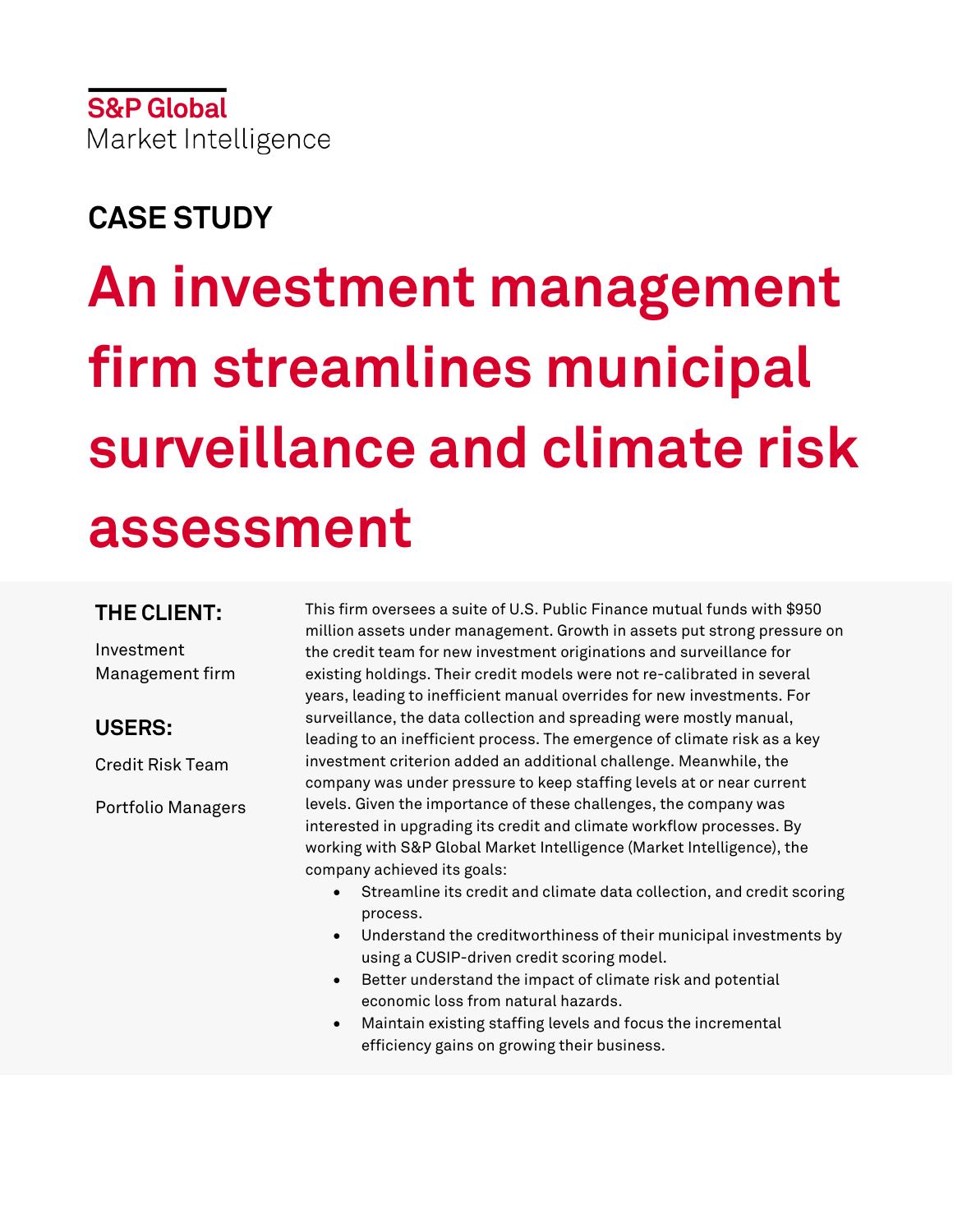

# **Pain Points**

The Investment team was looking for incremental changes to enhance their workflow. Business was growing, but they wanted to keep staffing at current levels. Their challenges included:

- **Cumbersome surveillance process:** The process the company used to conduct annual reviews of their investments was manual and time consuming.
- **Lacked an understanding of climate risk:** The company did not have the data or process to assess the impact of climate or physical risk for its municipal investments.

The process the company used to conduct annual reviews of their investments was **manual** and **time consuming**.

- **Internal credit models were not annually recalibrated:** Since the company's credit models were not annually recalibrated and updated, they were not reflective of the current rating agency methodology. Consequently, they were generating credit results that had material credit scores different than the public ratings. This resulted in time consuming manual overrides.
- **Insufficient data coverage:** The company was spending more time trying to obtain and spread the necessary data than it was conducting the analysis.
- **Gaps or lack of expertise for certain public finance segments:** The company did not pursue certain public finance segments given they did not have the credit expertise for those areas and did not have the appropriate segment specific credit models (e.g., higher education, healthcare, housing, general obligation, transportation, water & sewer).

The company's Public Finance team evaluated the Market Intelligence's Public Finance Automated Scoring Tool (PFAST) and felt this solution would address its needs.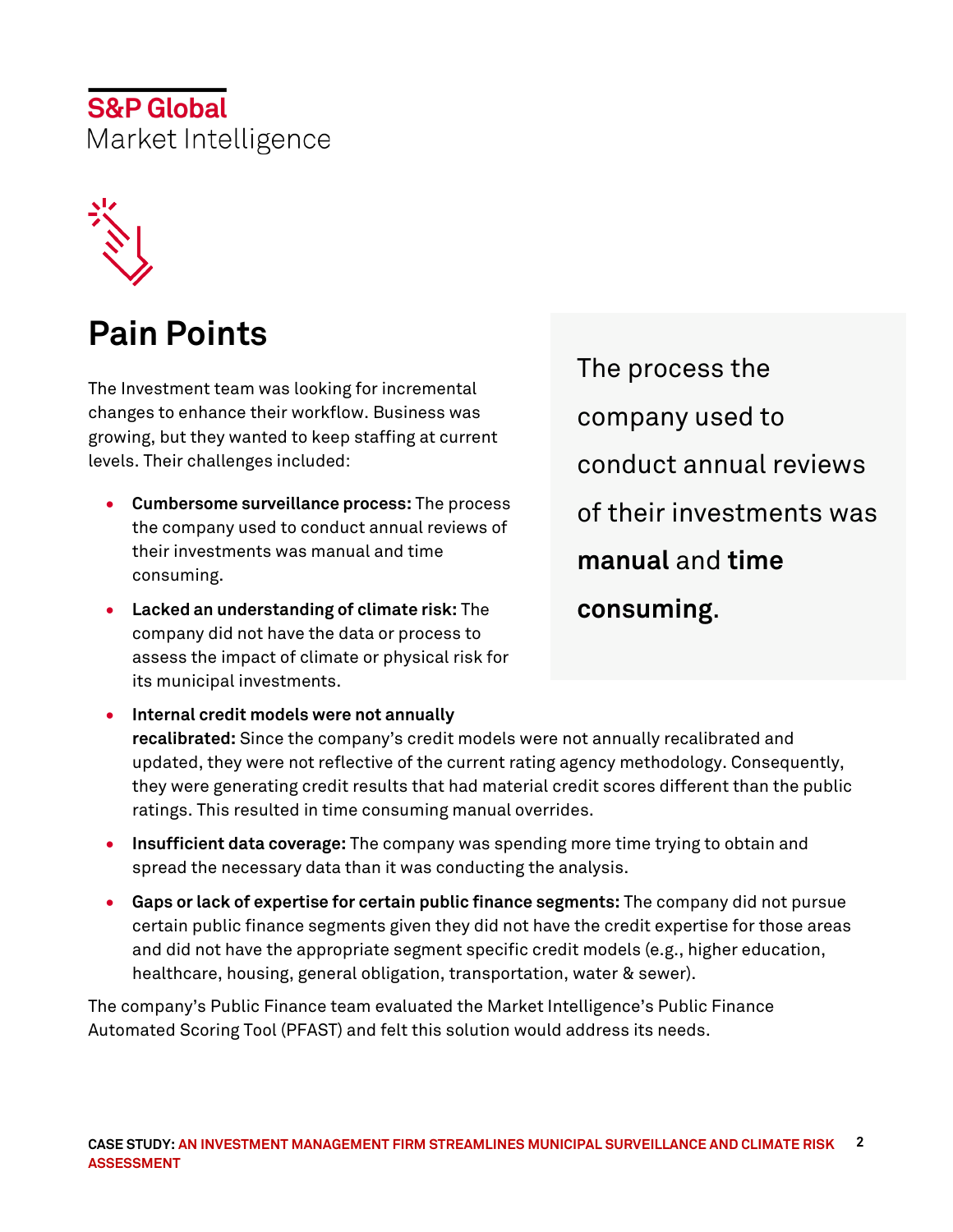

# **The Solution**

Market Intelligence recommended PFAST, an Excel-based suite of Credit Assessment Scorecards that is both an automated credit scoring and data solution enabling users to:

## **Assign credit scores to the vast majority of the company's municipal investments**

PFAST offers broad Public Finance sector coverage, including:

- **General Obligation** issuers or states, cities, counties, school districts and special purpose districts
- **Water and Sewer** utilities
- **Not-for Profit Health Care** including health care systems and hospitals
- **Not-for-Profit Higher Education** including private and public/state institutions
- **Transportation** including airports, mass transit, toll roads, bridges, and tunnels
- **Housing** including single- and multi- family agencies



## **Understand climate risks of investments**

Understanding an investment's susceptibility to 18 different natural hazards and potential economic loss from those natural disasters will help you better and more proactively manage your clients. PFAST also includes a quantitatively based summary environmental/social score for every municipal entity where data is available.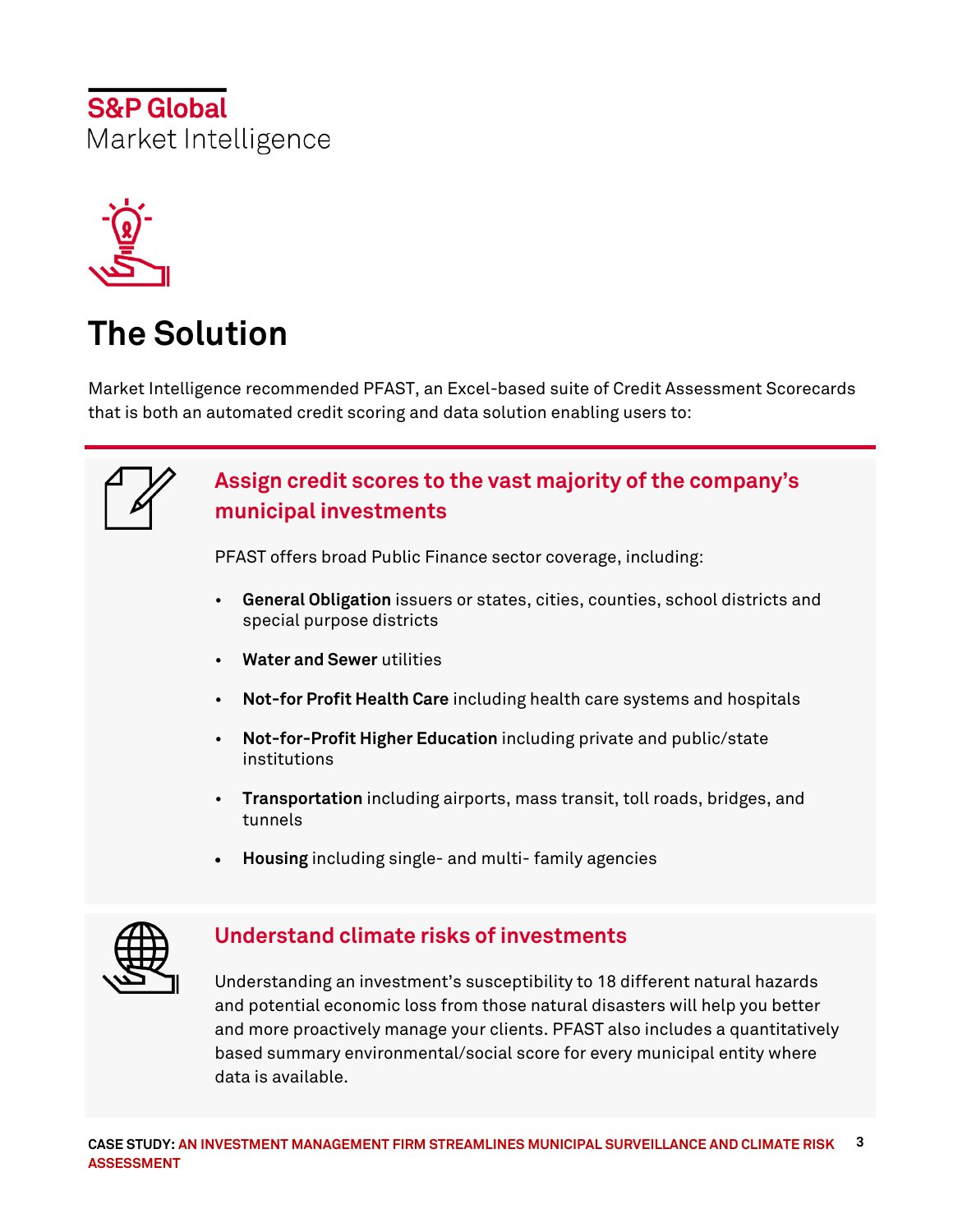

## **Differentiate your firm from your competitors by providing credit and climate insights**

PFAST provides credit and climate findings that can be used in your analyses. Leverage our ability to create local, regional, and national benchmarks given our vast database of both rated and unrated issuers.



## **Automate the spreading and credit scoring for nearly all general obligation, water & sewer entities and S&P Global rated, healthcare, higher- education and airport obligors**

Market Intelligence has collected at least three years of financial and economic data for all general obligation issuers, water & sewer obligors and all S&P Global rated, healthcare, higher education, and airports. Data and credit scoring is fully automated by simply using an identifier (CUSIP or S&P Capital IQ ID).



## **Monitor your portfolio credit quality in minutes**

By simply inputting a CUSIP or S&P Capital IQ ID, a user can generate overall risk scores for your complete public finance customer portfolio.



#### **Conduct scenario analysis**

Simple to use functionality for conducting "what-if" scenario analysis (e.g., impact of new debt on their credit score) for your investments as they prepare for new debt issuances.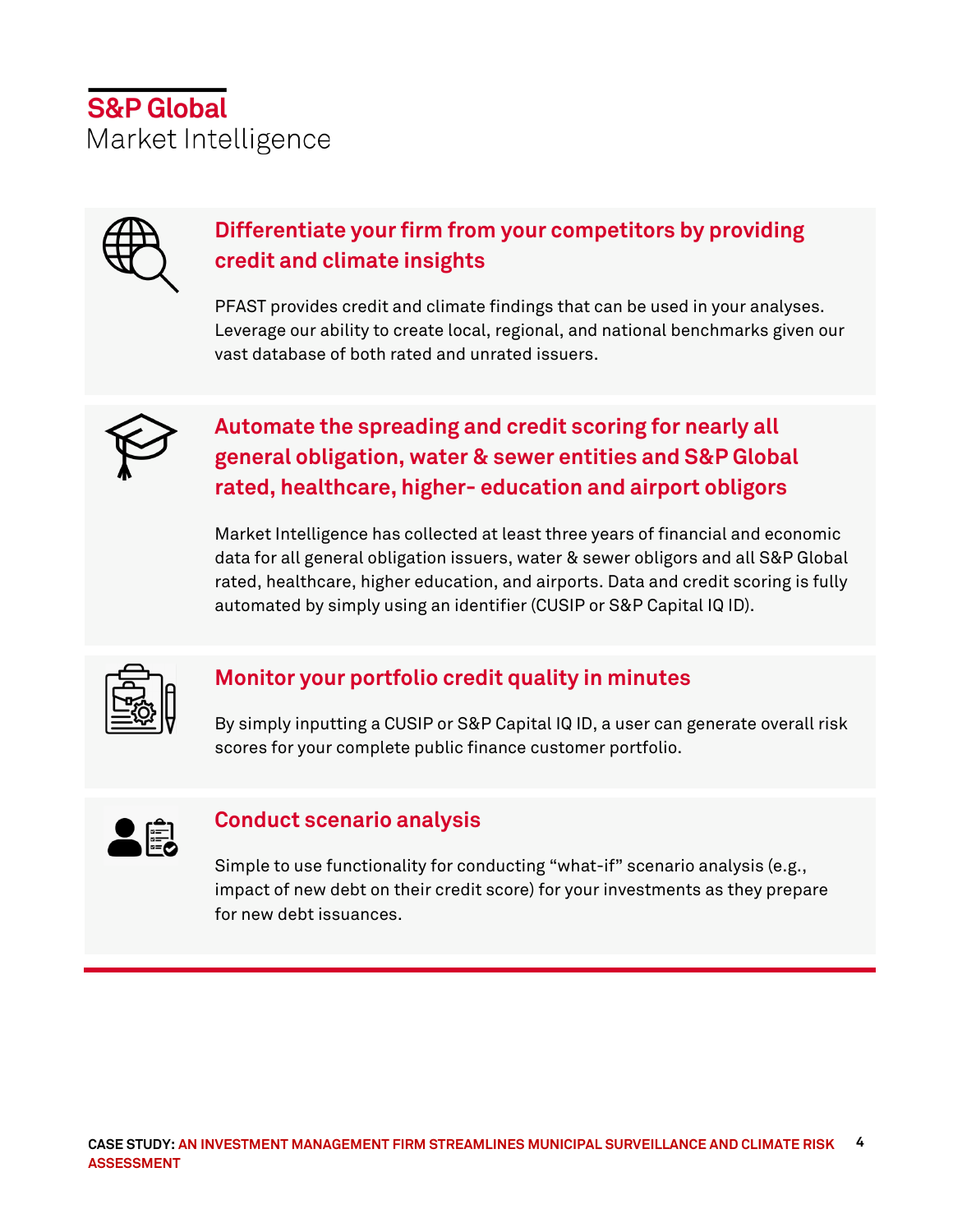

# **Key Benefits**

The PFAST provides an automated credit scoring tool for all U.S. cities, counties, school districts, special purpose districts and water & sewer utilities. A similar approach is also available for the major rated revenue bond segments. Key benefits include:

- **Broad scope of application** with sector-specific credit scorecards and data for General Obligation and Revenue Bonds including Water and Sewer, Not-For-Profit Healthcare, Not-For-Profit Higher Education, Transportation and Housing.
- **Climate Risk data and scores** that identifies the susceptibility and potential economic from 18 different natural hazards fully mapped to every U.S. county.
- **Methodology transparency** of the Scorecard including all risk factors, weights, benchmarks, and scoring algorithms.
- **Training and ongoing analytical assistance** to help groups understand the range of available capabilities and continue to get the most out of the solutions.
- **Quickly get up to speed** in public finance credit analysis with our easy-to-use Scorecard User Guides and 24/7/365 support from our global customer support team.
- **Validation support** through annual technical documentation that explains Scorecard methodology and testing.
- **Extensive coverage and continually growing database** of municipal entities financials and economic data.

Learn more about th[e Public Finance Automated Scoring Tool \(PFAST\)](https://www.spglobal.com/marketintelligence/en/campaigns/publicfinance) here.